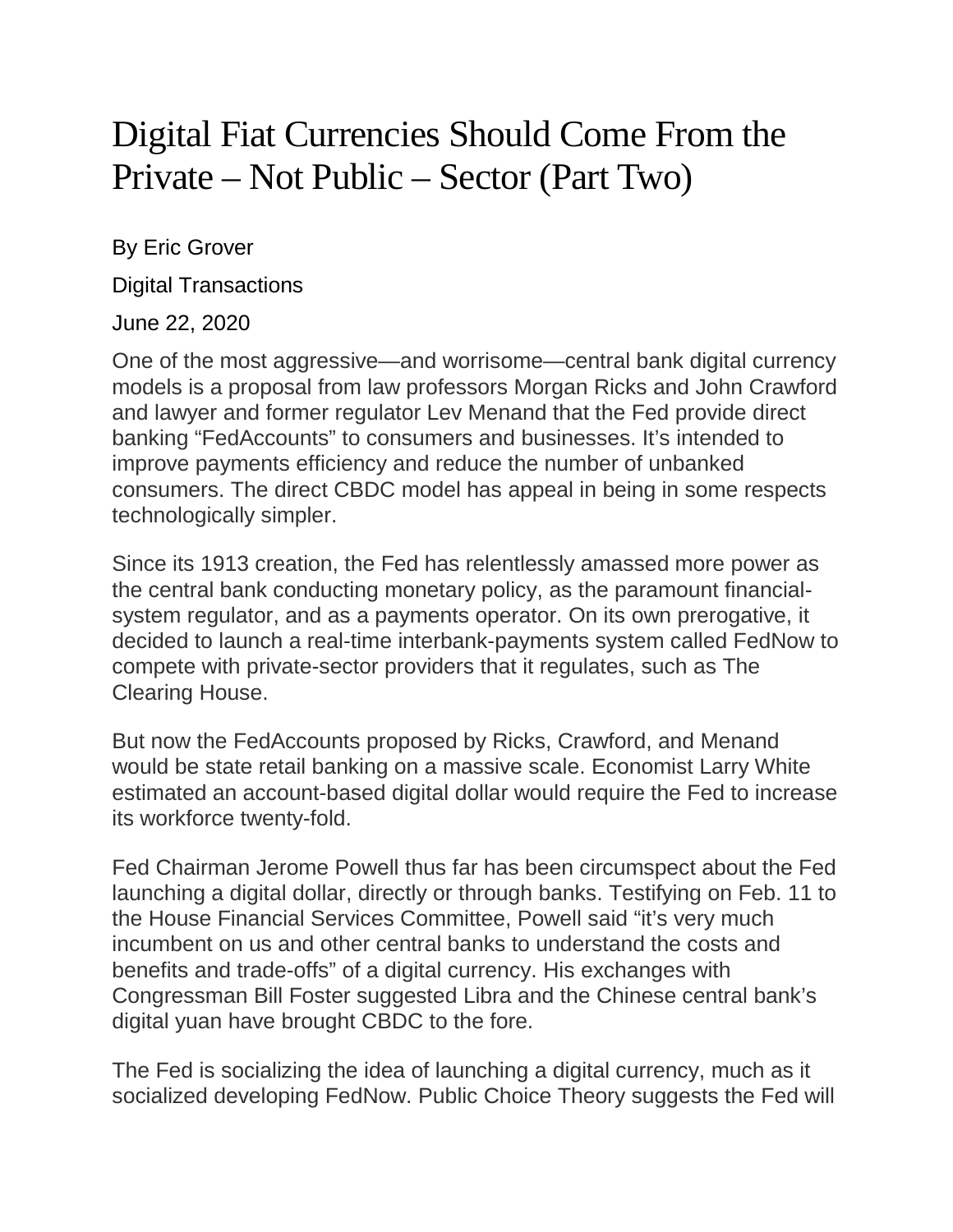go for it. As with FedNow, if the Fed decides to develop a digital dollar, it's likely to give Congress a courtesy briefing rather than seek authorization. The best outcome would be a digital Fed dollar distributed through, rather than directly and competing with, banks.

The private sector can and should play a major role delivering digital fiat currencies.

Stablecoins tied to fiat currencies, like Tether, TrustToken's TrueUSD, Circle's USD Coin, DAI, and the Universal Protocol Alliance's UPUSD and UPEUR, don't threaten central banks. These specialists have yet, however, to make a dent in mainstream payments.

Leading card networks, banks, and technology giants with the heft and trust to make an impact are in the mix as well.

The world's largest electronic-payment network, Visa, has filed a patent application for a "Digital Fiat Currency." Visa is well-positioned to support an electronic fiat currency through its bank licensees, albeit with thinner transaction economics than it enjoys with credit cards.

Banks have launched their own digital currencies. Signature Bank and Chase have token-based Signet and JPMCoin, respectively, focused on business-to-business payments. They're backed by dollars on deposit. Wells Fargo Digital Cash will launch this year to support cross-border payments, substituting tokens for fiat currencies being transferred.

And Facebook is back. After the pummeling it took in 2019, the socialmedia Gargantua modified its digital currency, Libra, and its surrounding strategy to better navigate the regulatory and political gauntlet.

The Switzerland-headquartered Libra Association appointed HSBC's chief legal officer, Stuart Levy, who previously was a regulator at the Treasury Department, as its chief executive. And it's appointed the former director of the U.S. Treasury Department's Financial Crimes Enforcement Network, Robert Werner, as general counsel.

Libra 2.0's transaction ledger will be permissioned, making it less likely bad actors will get access. And, Libra stablecoins will be backed by each jurisdiction's national currency. That will render them akin to electronic